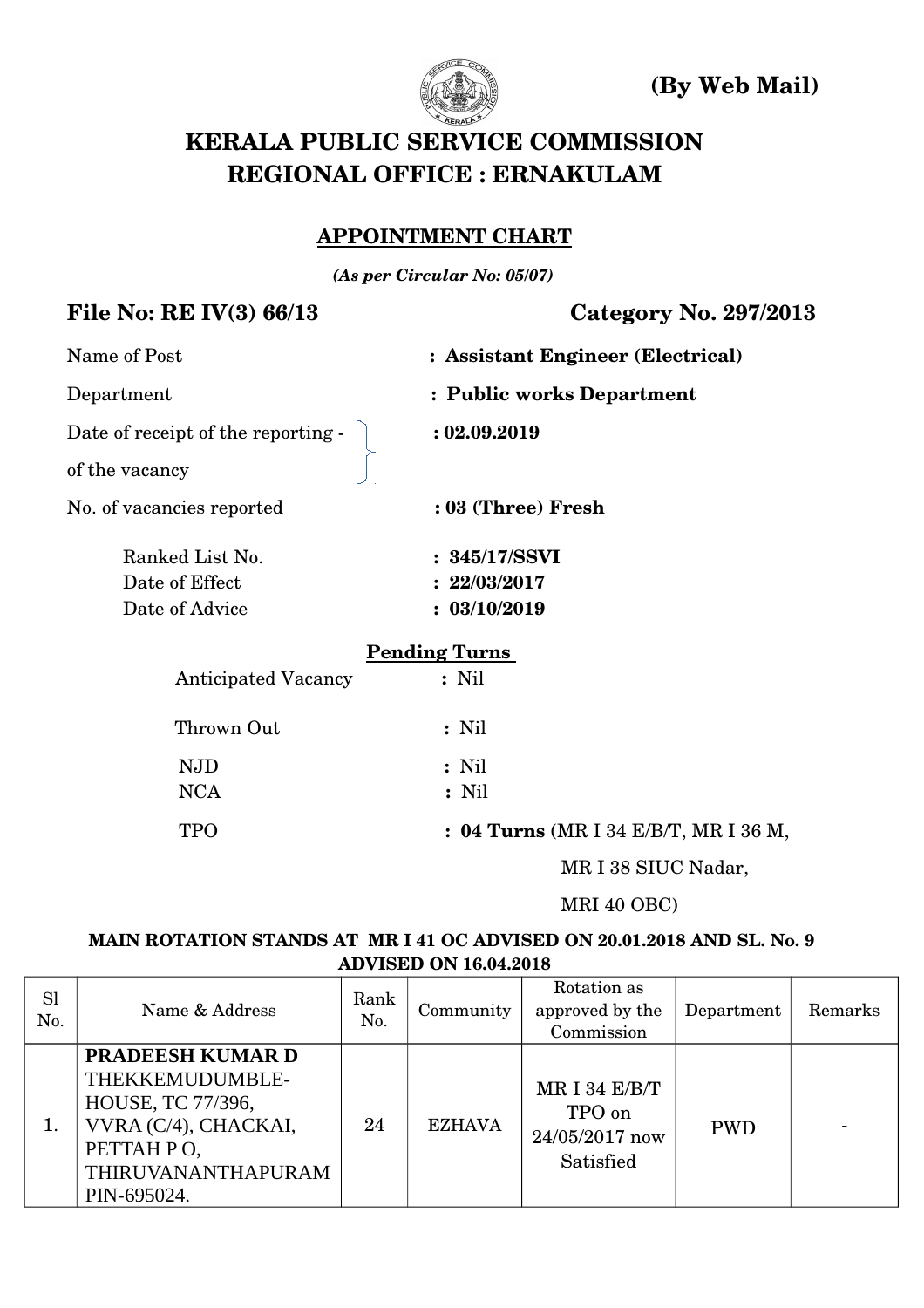| MR I 42 E/B/T TPO TO KEEP 50% RULE                                                                                                                          |                                                                                                                          |    |  |                 |            |  |  |  |  |  |  |
|-------------------------------------------------------------------------------------------------------------------------------------------------------------|--------------------------------------------------------------------------------------------------------------------------|----|--|-----------------|------------|--|--|--|--|--|--|
| <b>RAKESH KRISHNAN P</b><br>Passed<br>KRISHNAKRIPA,<br>Over<br><b>MRI430C</b><br>13<br>2.<br>KAVUNGAL,<br><b>PWD</b><br>candidate<br>MALAPPURAM.<br>advised |                                                                                                                          |    |  |                 |            |  |  |  |  |  |  |
| MR I 44 ST TPO TO KEEP 50% RULE                                                                                                                             |                                                                                                                          |    |  |                 |            |  |  |  |  |  |  |
| 3.                                                                                                                                                          | <b>GIRISH PR</b><br>PUTHIYEDATH-<br>MARANGATTILLOM,<br>THUKALASSERY,<br>THIRUVALLA PO,<br>PATHANAMTHITTA,<br>PIN-689101. | 17 |  | <b>MRI45 OC</b> | <b>PWD</b> |  |  |  |  |  |  |

|                 |          |           |            |                | <b>Total</b>   |                |          |
|-----------------|----------|-----------|------------|----------------|----------------|----------------|----------|
|                 | OC       | <b>BC</b> | <b>NJD</b> | LV             | $\mathbf{H}$   | LD/CP          |          |
| <b>Previous</b> | 4        | 4         | 9          |                | $\blacksquare$ | $\blacksquare$ | 18       |
| <b>Present</b>  | $\bf{2}$ |           | ۰          | $\blacksquare$ | $\blacksquare$ | $\blacksquare$ | $\bf{3}$ |
| <b>Total</b>    | 6        | 5         | 9          |                | $\blacksquare$ | ۰              | 21       |

List of unfilled Turns of Communities : Nil

# **Pending & Closing Turns**

| Anticipated : Nil |                |                       |
|-------------------|----------------|-----------------------|
|                   |                |                       |
| Thrown Out: Nil   |                |                       |
| <b>NJD</b>        |                | : Nil                 |
| <b>TPO</b>        | $\ddot{\cdot}$ | 05 (Five) Turns       |
|                   |                | 1. MR I 36 M          |
|                   |                | 2. MR I 38 SIUC NADAR |
|                   |                | 3. MR I 40 OBC        |
|                   |                | 4. MR I 42 E/B/T      |
|                   |                | 5. MR I 44 ST         |
|                   |                |                       |